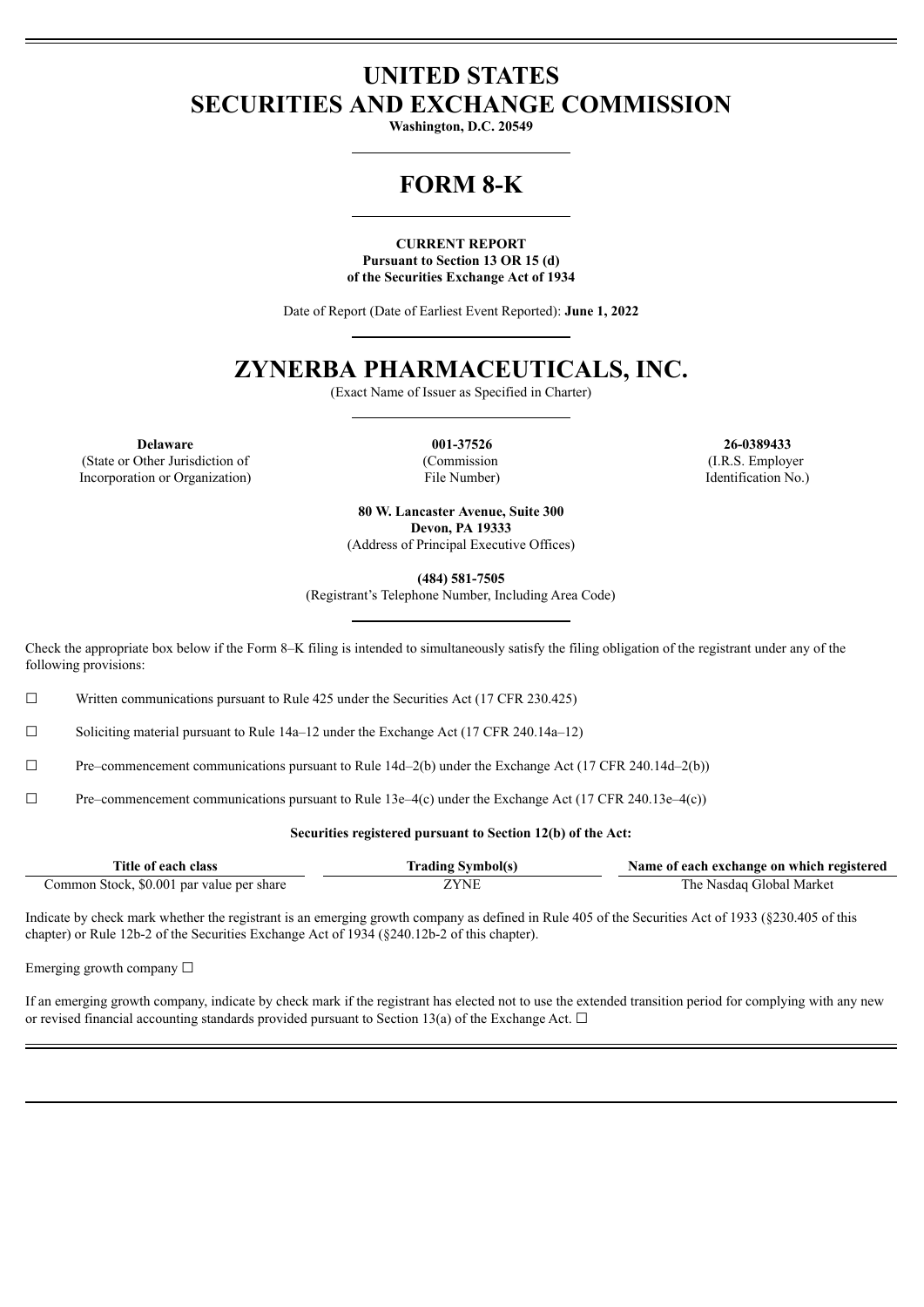## **Item 8.01 Other Events**

On June 1, 2022, Zynerba Pharmaceuticals, Inc. (the "Company") issued a press release announcing that it is presenting an oral podium presentation titled, "Long-Term Safety and Sustained Efficacy of ZYN002 Cannabidiol Transdermal Gel in Children and Adolescents with Fragile X Syndrome (ZYN2-CL-017)," and a poster presentation titled, "RECONNECT (ZYN2-CL-033): Design of a Phase 3 Trial of ZYN002 Cannabidiol Transdermal Gel in Children and Adolescents with Fragile X Syndrome Based Upon Learnings From CONNECT-FX (ZYN2-CL-016) Completed During SARS-COV-2 Pandemic" at the American Society of Clinical Psychopharmacology Annual Meeting.

A copy of the press release is attached hereto as Exhibit 99.1 and incorporated herein by reference.

## **Item 9.01 Financial Statements and Exhibits**

The following exhibit is being filed herewith:

## **(d) Exhibits**

**Exhibit**

**No. Document**

[99.1](#page-3-0) Press [Release,](#page-3-0) dated June 1, 2022<br>104 The cover page from this Current The cover page from this Current Report on Form 8-K, formatted in Inline XBRL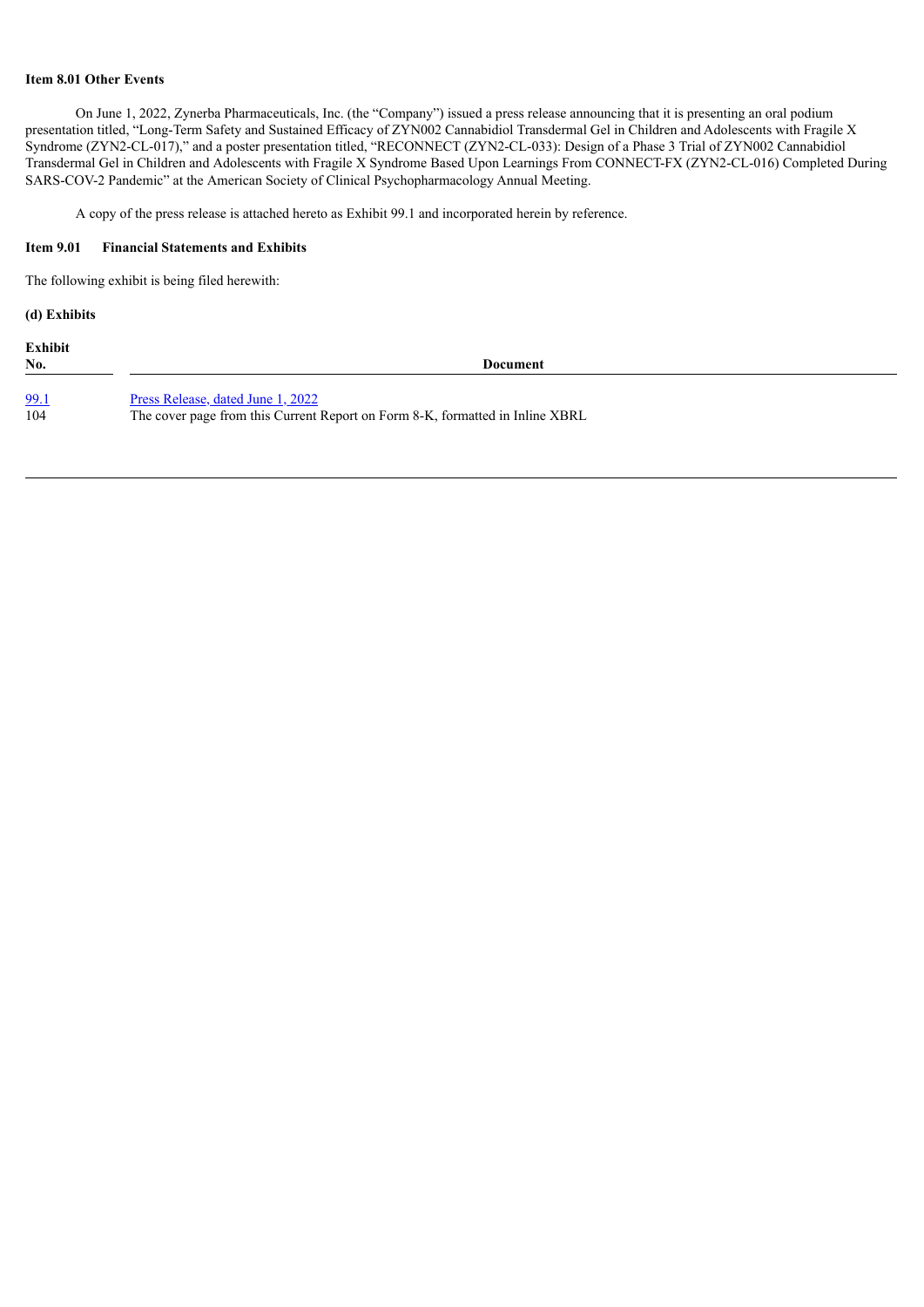## **SIGNATURE**

Pursuant to the requirements of the Securities Exchange Act of 1934, the registrant has duly caused this report to be signed on its behalf by the undersigned hereunto duly authorized.

Date: June 1, 2022

ZYNERBA PHARMACEUTICALS, INC.

By: /s/ Albert P. Parker

Name: Albert P. Parker Title: Chief Legal Officer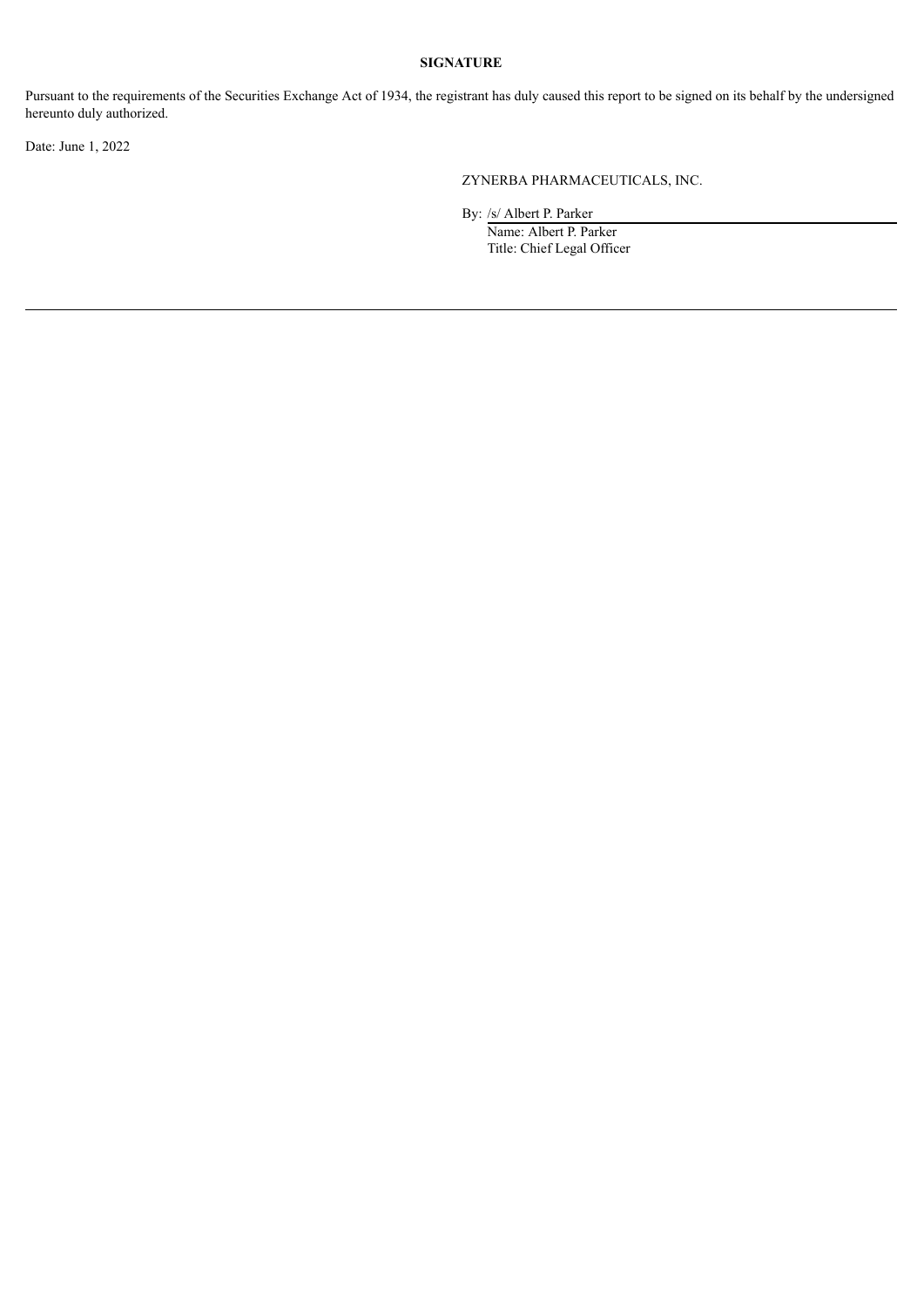<span id="page-3-0"></span>

## **Zynerba Pharmaceuticals Presents Data on Zygel™ at the American Society of Clinical Psychopharmacology Annual Meeting**

*– Poster presentation highlights design enhancements incorporated into pivotal RECONNECT trial –*

 $-$  Oral presentation demonstrates long-term safety and potential effectiveness of Zygel in children and adolescents with Fragile X syndrome  $-$ 

DEVON, Pa., June 1, 2022 – Zynerba Pharmaceuticals, Inc. (Nasdaq: ZYNE), the leader in innovative pharmaceutically-produced transdermal cannabinoid therapies for rare and near-rare neuropsychiatric disorders, is presenting an oral podium presentation and a poster presentation at the American Society of Clinical Psychopharmacology Annual Meeting (ASCP 2022), being held May  $31 -$  June 3, 2022, in Scottsdale, Ariz. Copies of the presentations are available on the Zynerba corporate website at http://zynerba.com/publications/.

"The RECONNECT trial provides us with an opportunity to confirm the positive results observed in a population of responders in our CONNECT-FX trial and further evaluate the effect of Zygel on behaviors associated with Fragile X syndrome (FXS)," said Armando Anido, Chairman and Chief Executive Officer of Zynerba. "Furthermore, the interim results from the open-label extension trial support the long-term safety and potential effectiveness of Zygel in children and adolescents with FXS, with the greatest improvements seen in those with complete methylation of their *FMR1* gene, the population for the primary efficacy analysis in RECONNECT."

The presentation titled, "Long-Term Safety and Sustained Efficacy of ZYN002 Cannabidiol Transdermal Gel in Children and Adolescents with Fragile X *Syndrome* (ZYN2-CL-017)," includes data demonstrating that in the ongoing long-term safety and efficacy trial of Zygel in children and adolescents with FXS, improvement was seen in Social Avoidance in the full population, with the greatest improvement in patients with complete methylation of their *FMR1* gene. Patients with complete methylation, who match the primary efficacy population in the ongoing confirmatory trial, RECONNECT, achieved and maintained clinically meaningful change in Social Avoidance, supporting one of the key design enhancements for RECONNECT. Zygel was well-tolerated with long-term administration with up to 38 months of exposure.

The poster titled, "RECONNECT (ZYN2-CL-033): Design of a Phase 3 Trial of ZYN002 Cannabidiol Transdermal Gel in Children and Adolescents with *Fragile X Syndrome Based Upon Learnings from CONNECT-FX (ZYN2-CL-016) Completed During SARS-COV-2 Pandemic*," describes how learnings from CONNECT-FX, the first randomized, double-blind, placebo-controlled trial of Zygel in the treatment of FXS, shaped the design of RECONNECT. In addition to the primary endpoint of the RECONNECT trial being measured in patients who have a completely methylated *FMR1* gene, the treatment period of the trial has been extended by four weeks and an additional weight-based dose has been added for participants weighing greater than 50kg. RECONNECT is expected to provide key data to determine the effectiveness of Zygel in FXS while using a design intended to reduce the burden of participation in a clinical trial for families with children and adolescents with FXS.

1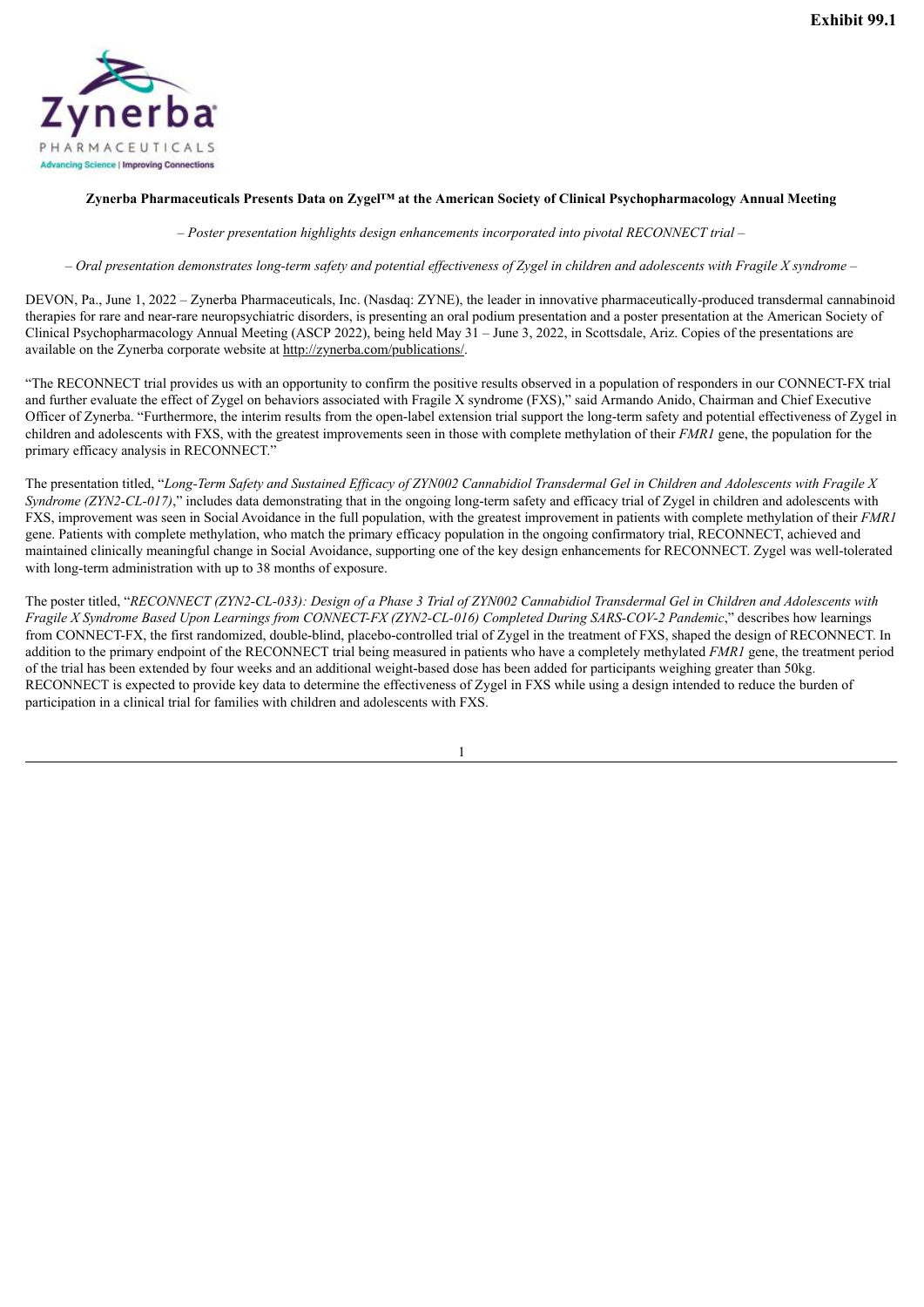

## **About Zygel**

Zygel is the first and only pharmaceutically-manufactured cannabidiol formulated as a patent-protected permeation-enhanced clear gel, designed to provide controlled drug delivery into the bloodstream transdermally (i.e. through the skin). Recent studies suggest that cannabidiol may modulate the endocannabinoid system and improve certain behavioral symptoms associated with neuropsychiatric conditions. Zygel is an investigational drug product in development for the potential treatment of behavioral symptoms associated with Fragile X syndrome (FXS), autism spectrum disorder (ASD), and 22q11.2 deletion syndrome (22q). The Company has received orphan drug designation for cannabidiol, the active ingredient in Zygel, from the FDA and the European Commission in the treatment of FXS and by the FDA for the treatment of 22q. Additionally, Zygel has been designated a Fast Track development program for treatment of behavioral symptoms of FXS.

## **About RECONNECT**

RECONNECT is a randomized, double-blind, placebo-controlled, multiple-center efficacy and safety trial of Zygel administered as a transdermal gel to children and adolescents ages 3 through 17 with Fragile X syndrome. For more information regarding participation visit www.fragilexhelp.com.

## **About Zynerba Pharmaceuticals, Inc.**

Zynerba Pharmaceuticals is the leader in innovative pharmaceutically-produced transdermal cannabinoid therapies for rare and near-rare neuropsychiatric disorders. We are committed to improving the lives of patients and their families living with severe, chronic health conditions including Fragile X syndrome, autism spectrum disorder, and 22q11.2 deletion syndrome. Learn more at www.zynerba.com and follow us on Twitter at @ZynerbaPharma.